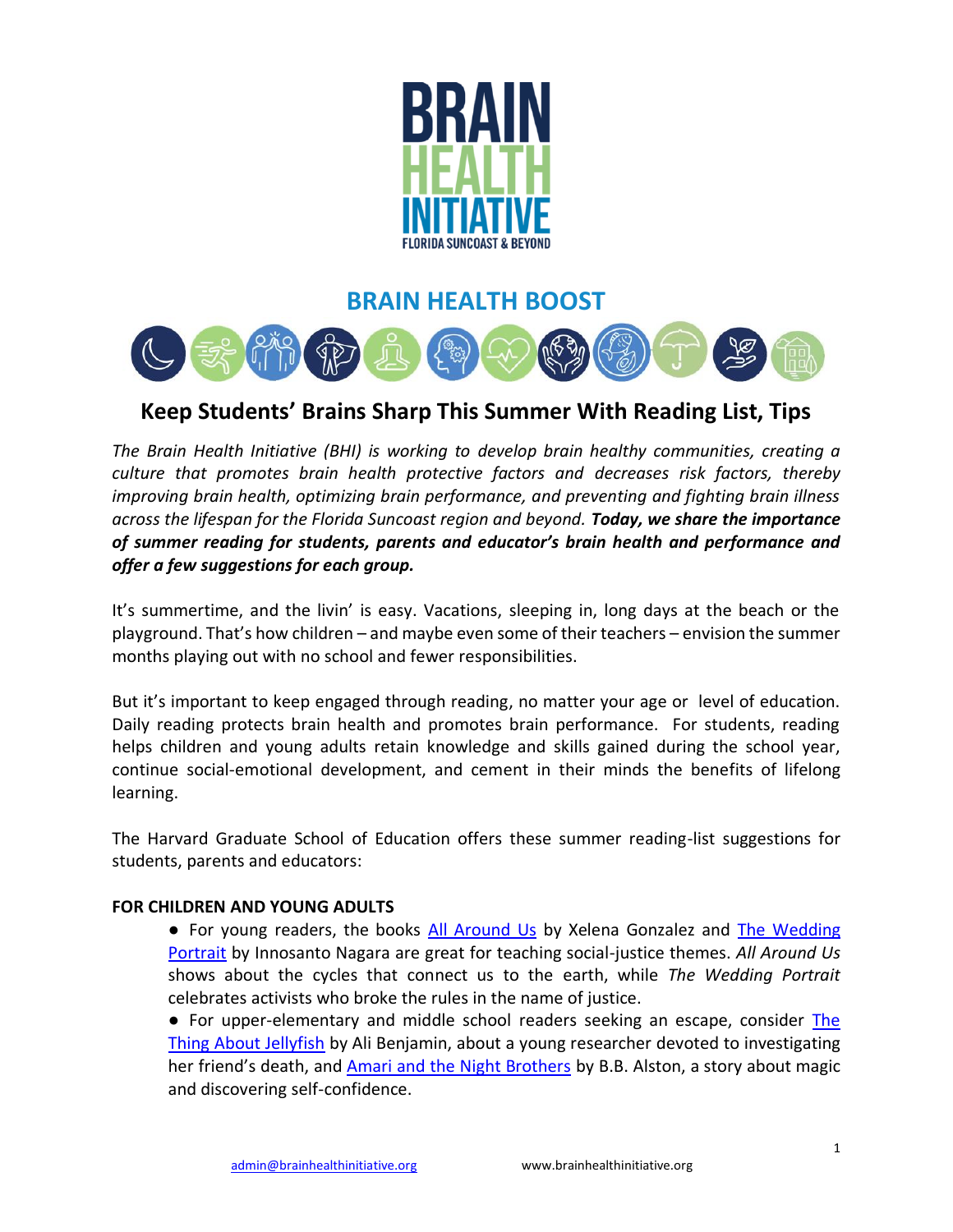● This suggestion, for high school students, falls outside the Harvard Graduate School of Education list, but draws rave reviews from other experts. [The Serpent King](https://www.amazon.com/Serpent-King-Jeff-Zentner/dp/055352402X/ref=as_li_ss_tl?s=books&ie=UTF8&qid=1460654305&sr=1-1&keywords=the+serpent+king&linkCode=sl1&tag=melitaylonli-20&linkId=6b07850cb934d06274d358f39c3db043) by Jeff Zentner is the story of three friends considered outcasts in their small town. The book is about not letting circumstances define who you are and who you are meant to become.

### **FOR PARENTS**

● Experts recommend a pair of titles for parents who want to support their teenagers through the challenges of coming of age. The End of Adolescence: The Lost Art of Delaying [Adulthood](https://www.amazon.com/End-Adolescence-Lost-Delaying-Adulthood/dp/B096CQKCFQ/ref=sr_1_1?crid=2Q89D4HBFD54F&keywords=the+end+of+adolescence+the+lost+art+of+delaying+adulthood&qid=1654265739&sprefix=The+End+of+Ado%2Caps%2C114&sr=8-1) by Nancy Hill and Alexis Redding helps parents understand what youth need in the transition to adulthood. The Age of Opportunity: Lessons from the New Science of [Adolescence](https://www.amazon.com/Age-of-Opportunity-audiobook/dp/B00MNM6S2M/ref=sr_1_1?crid=2CYM6BB6XWVN&keywords=The+Age+of+Opportunity&qid=1654265781&s=audible&sprefix=the+age+of+opportunity%2Caudible%2C82&sr=1-1) by Laurence Steinberg takes a close look a adolescents' brain development.

### **FOR EDUCATORS**

● If you're a teacher seeking a new approach in the classroom for next school year, try [Think Like Socrates: Using Question to Invite Wonder and Empathy in the Classroom](https://www.amazon.com/Think-Like-Socrates-Questions-Essentials/dp/1506391648/ref=sr_1_1?crid=252Z898M3MW8X&keywords=Think+Like+Socrates&qid=1654266139&s=audible&sprefix=think+like+socrates%2Caudible%2C72&sr=1-1-catcorr) by Shana Peeples. The author shows how asking students questions revolutionizes the classroom atmosphere in different grades and across subject areas.

## **WHAT YOU CAN DO TODAY TO PROTECT YOUR BRAIN HEALTH**

*Reading during the summer break is key for children of all ages to prevent the dreaded summer slide and encourage a lifelong habit of acquiring knowledge. The BHI offers these tips for parents to get young people reading.*

- **FOR YOUNG CHILDREN, READ ALOUD TOGETHER.** Have fun by going outside and reading to your child and letting them read to you.
- **SHOW THE WAY.** Set a good example. Let your child see you read and devote time for everyone in the family to pull out their books.
- **DOUBLE UP.** Read a book your child is reading and talk about it with them. This will help the child with comprehension and analytical skills.
- **DON'T JUDGE.** Let children choose what they read. Don't discourage the reading habit by making value judgments about the material.
- **GO TO THE LIBRARY.** The local library often provides age-appropriate summer reading lists and reading clubs. Look out for special activities, too.
- **WRITE TO A PEN PAL.** If your child misses a school chum, encourage them to write letters or emails.
- **HIT THE ROAD.** During vacation, ask your child to read road signs and billboards. Let them map your route and help you navigate.

● **MAKE A SCRAPBOOK.** Save all the mementoes of summer, like photos, ticket stubs, and postcards, to make a scrapbook. Have the child write captions and read them aloud together.